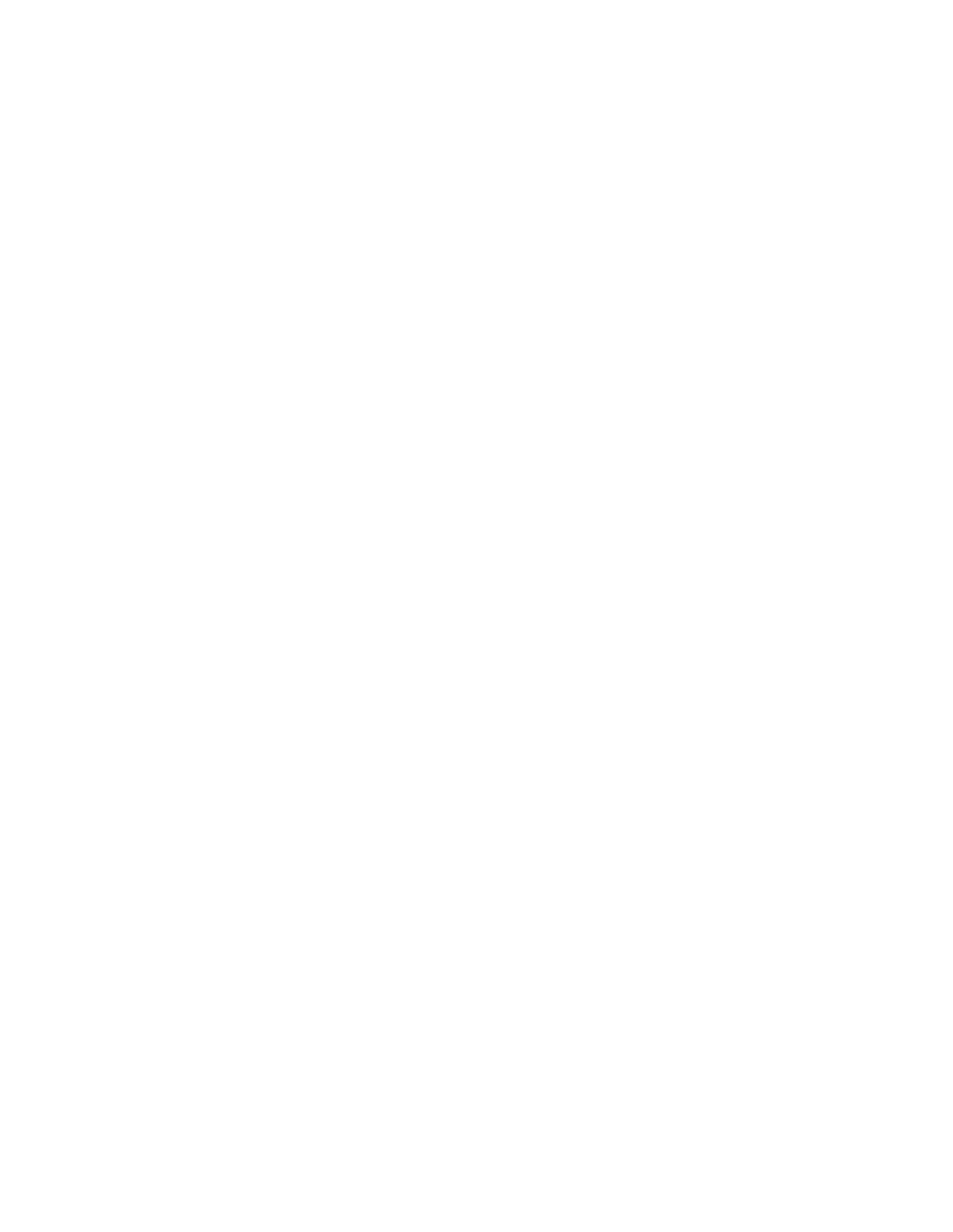# **WISCONSIN BRAILLE**

8, wis, britanic control of the control of the control of the control of the control of the control of the con<br>8, wis, britanic control of the control of the control of the control of the control of the control of the con

**Volume 22, Issue 1 Winter 2021**

# **Congratulating BLTS on its 50th Anniversary**

by Sandra Adams, President of Wisconsin Braille

Wisconsin Braille is very pleased to congratulate BLTS on its  $50<sup>th</sup>$  anniversary of service to the blind community this year.

Braille Library &Transcribing Services, Inc. (formerly known as the Volunteer Braillists and Tapists, Inc.) is a Madison-based non-profit organization founded in 1971 in order to produce reading materials in braille and on tape for blind individuals.

The mission of BLTS is based on the belief that all people have the right to the opportunity to read. Requests for braille transcriptions and library services are accepted, the only limitations being the availability of braillists and the braille book collection. When priorities must be determined, educational materials take precedence, followed by job-related requests, functional materials, and leisure reading.

The Madison braille organization was started in the late 1960's by four Madison women: Betty Land, Sue Clark, Harriet Boldon, and Margot Aserlind, all alumnae of Delta Gamma Sorority who were helping a vision teacher, Ruth Woodworth, at Lakewood Elementary School in Madison. They soon realized that they would be more useful if they knew how to braille. The vision teacher agreed to teach them after school hours using the braillewriters at Lakewood. But because the women had no braillewriters at home on which to practice, learning braille became frustrating. They made a request for funds from their sorority to purchase four braillewriters and were granted the money. Shortly afterwards, Marion Hong , a former braille teacher, moved to the Madison area and agreed to teach the women the official Library of Congress Transcribing course. All became certified braillists and founded the Volunteer Braillists in 1971.

BLTS has certainly evolved since these humble beginnings. Today there are 15 trained braillists producing adapted materials (now in the UEB code). During this current year alone, they produced 14,495 pages of material for the library as well as 3,043 pages for clients.

Continued on page 2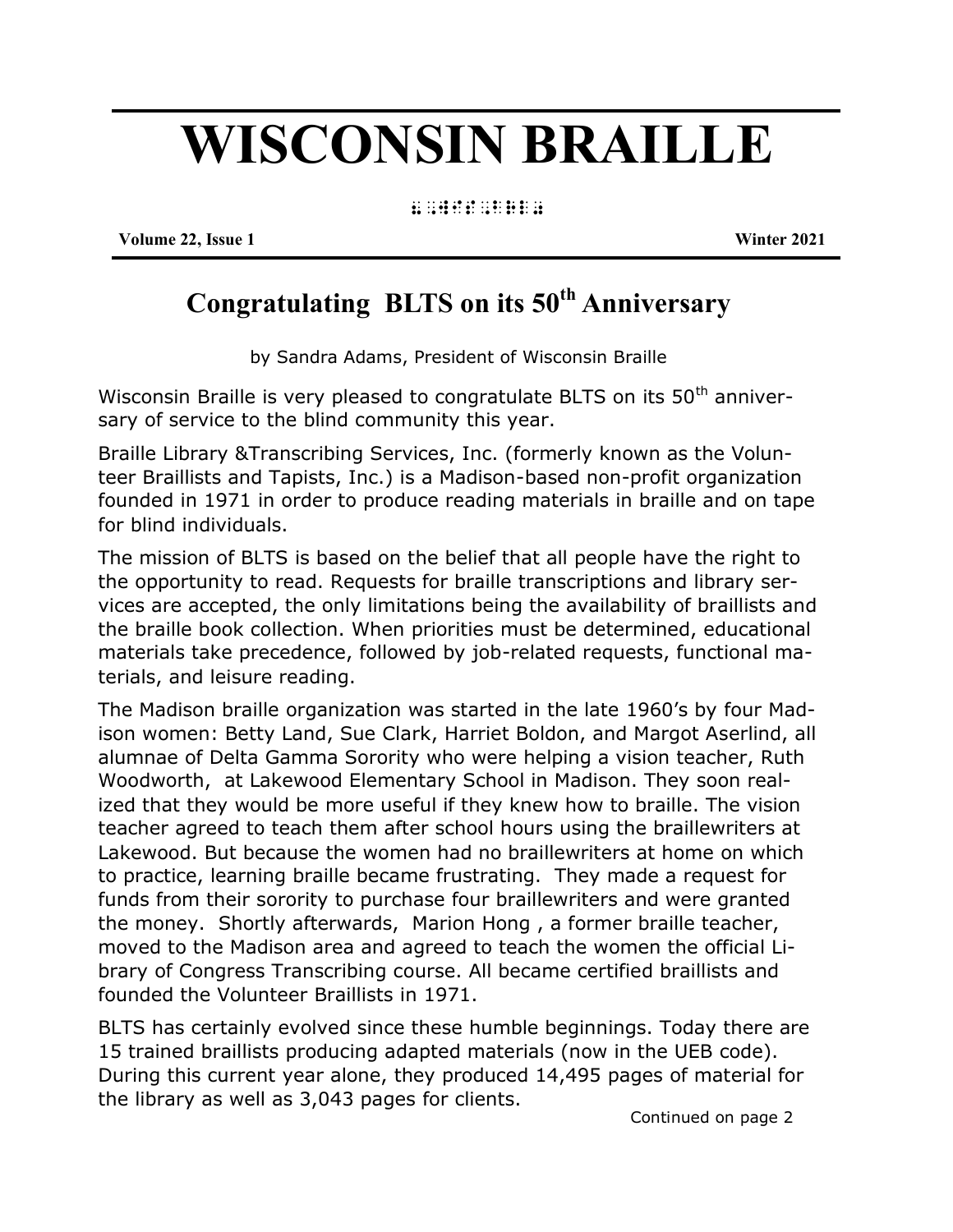First envisioned in 1975, the lending library maintained by BLTS includes fiction and non-fiction materials for young blind children as well as teenagers and adults. There is also a collection of cookbooks and craft books. Upon request these materials are circulated not only in the US, but in Canada, too.

A nationally recognized expert in braille transcription and a longtime member of BLTS, Connie Risjord has written and edited several versions of braille transcription manuals over time, and is currently teaching the braille transcription course with Patricia Herrling through BLTS. Recently three new braillists completed the course and are now serving the blind community.

Wisconsin Braille enjoys the distinction of being founded by Connie Risjord and Mary Ann Damm, two members of BLTS, with the intention of coordinating and informing those who are concerned with the availability, quality and distribution of brailled materials in Wisconsin. In 1999, they invited teachers and parents of the blind, as well as transcribers employed by school districts, to come together in support of this effort.

Soon after the establishment of Wisconsin Braille, the effort to also produce braille books free of charge for the state's blind children was initiated. These books were intended to become the children's own, allowing them to develop a collection of braille books at home…books they may want to enjoy over and over, and perhaps even read to their children one day. Today this annual effort is known as the Special Book Project.

Together both BLTS and Wisconsin Braille support the effort and intention "that all may read"…that all, regardless of vison loss, may benefit from the gift of literacy throughout their lives.

### **FROM THE UNITED NATIONS:** *U.N. NEWS*

People with vision impairment are more likely to [experience h](https://www.un.org/en/observances/braille-day)igher rates of poverty, neglect and violence. The pandemic and its consequent impact, such as lockdowns, has worsened their challenges, isolating them further...

...The pandemic has also underscored the importance of making information available in more accessible formats – including in Braille and on audio platforms – so that everyone can access vital information to protect themselves and help reduce the spread of [COVID](https://www.un.org/coronavirus)-[19.](https://www.un.org/coronavirus)

The UN, for its part, has [implemented s](https://www.un.org/en/observances/braille-day/stories)everal good practices to promote an inclusive response to the pandemic.

In Malawi, for instance, the UN Development Programme ([UNDP\)](https://www.undp.org/) produced 4,050 braille products on spreading awareness and prevention of COVID-19, while in Ethiopia, the UN human rights office ([OHCHR\)](http://www.ohchr.org/EN/pages/home.aspx) published audio information, education and communication materials, to media professionals, and developed them in Braille formats.

Similarly, the UN Children's Fund [\(UNICEF\)](https://www.unicef.org/) produced [guidance notes i](https://www.unicef.org/disabilities/)n multiple languages and accessible formats, including Braille, on considerations for children and adults with disabilities in the response to COVID-19.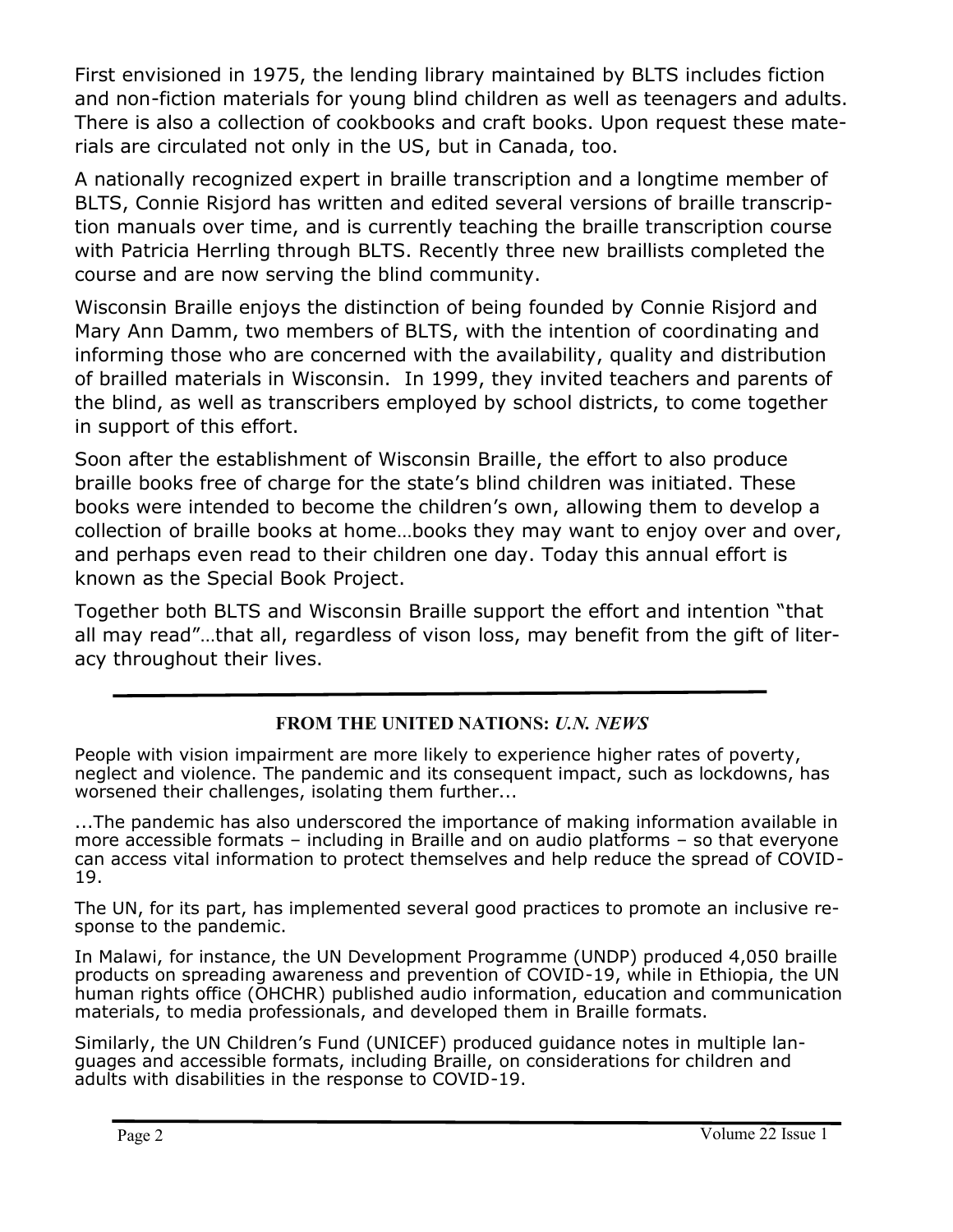# **Starting With Paper**

By Erica Christie

The English phrase, "out of sight, out of mind," contains the old expression, "out of mind," to convey something is forgotten. This phrase was first used in John Heywood's published works in 1546, and it is a phrase most applicable to members of the blind and visually impaired community. Think of how often you yourself tucked away unfinished tasks, coveted objects, or secret stashes of money. There they remained safe from your line of sight and, often forgotten. When a person has trouble seeing, or accessing visual input, the world around them can also be "forgotten" or difficult to understand. This includes an understanding of how physical space is organized. Most importantly, this includes, the concept of a page and how it is formatted. Tangible, physical connections to the world of a braille or print page grounds the reader in the world of written language, its rules of use, format and replication. Through the experience of braille or print the young pre-reader and, later on, the young reader learn to orient themselves to the written word and navigate through it with ease.

To understand this, we must understand why having access to paper braille is crucial for our children and their development. Learning how to orient and navigate within physical books is a must in developing literacy. It teaches young readers many things about how books "work." First, by example, children observe and eventually imitate the process of how to open a book, explore its pages, turn them and tell the stories written there. Yes, even before children can read, they imitate what they perceive the adult is doing, and tell stories as they turn pages. With the guidance of proficient readers, blind children learn these concepts. With daily exposure to braille books, eventually young children solidify their understanding of how to manipulate books and their pages. Well produced books will teach concepts of shape, color, texture and simple words which, in turn, become the building blocks for accessing the world of the written word. Navigating within the physical structure of a book "teaches" the rules of reading and writing. It also helps young blind children make the connection to the world of the written word through the power of touch.

 Young readers need hard copy, paper braille, in the early years of their education just as sighted children need hard copy paper books. Braille books empower young readers. It helps them feel connected to their sighted peers. They, like their peers,

Continued on page 4

## **Contributors to this newsletter are:**

#### **Sandy Adams, Linda Bailey, Erica Christie, Cindy Collins,**

**Leanette Dieck, Constance Risjord, and Judy Sherry**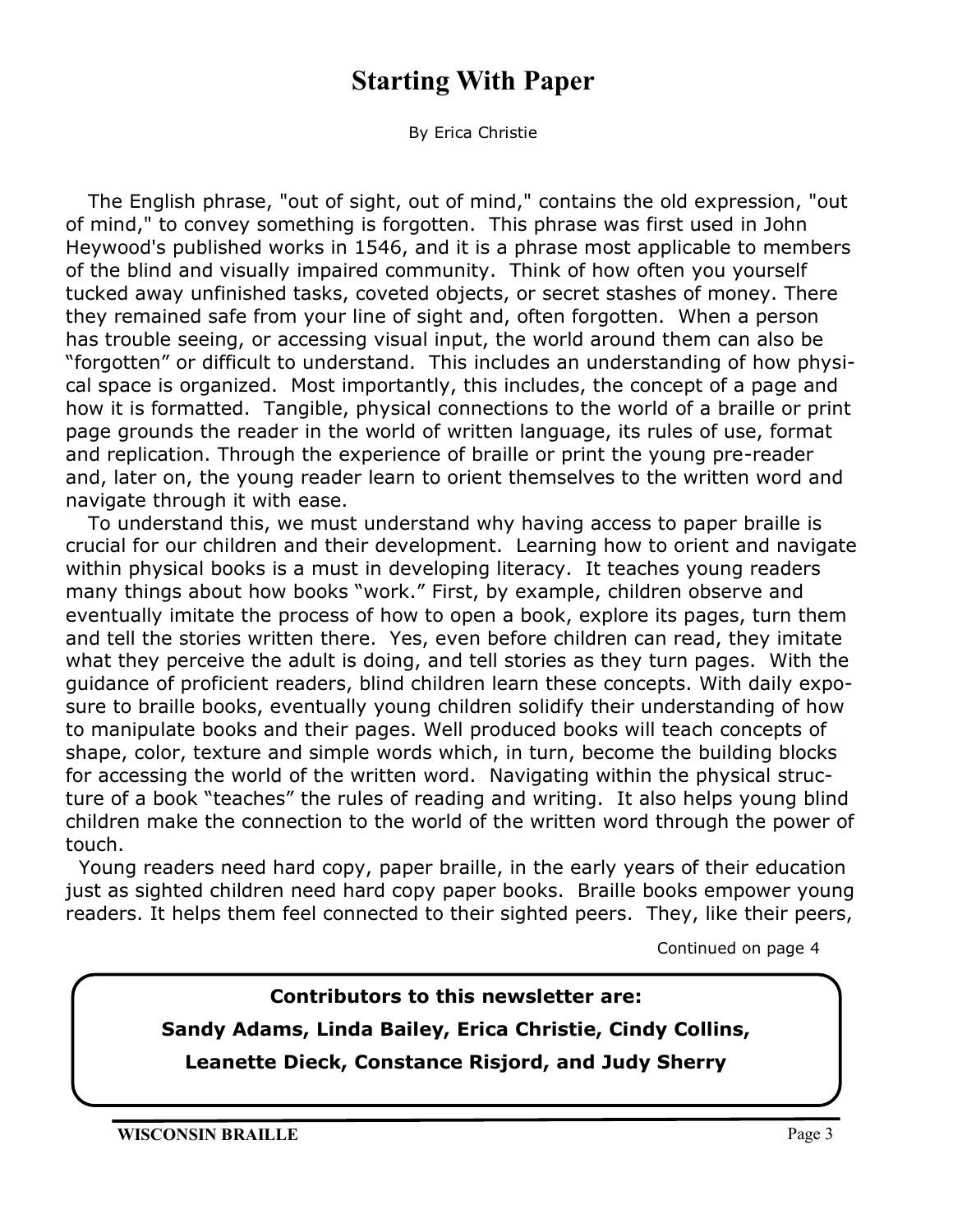have books. They can read their books to their friends just as their friends read to them. Using braille text books allows the blind child to actively participate in shared classroom reading.

 It is true that schools are rapidly shifting to electronic technologies for production of classroom assignments and that students are expected to complete assignments using similar technologies. Blind children must keep up with this trend too, but not at the expense of omitting paper braille from their repertoire of reading and writing materials. Paper braille will ground them in an understanding of how to format written assignments as they learn to put name, date and subject headings on assignments they turn in. It will help them understand the skill of making numbered lists, starting new lines and indenting paragraphs. Blind children must learn these standard formats before they can be expected to complete assignments requiring specific written formatting. Just as sighted children are taught these formats through the use of books, pencil and paper, blind children must learn through the use of braille books, braille writers (not electronic braille notetakers) and paper before being expected to do all of their assignments using technology. When those skills are mastered, and at the same time as their peers, it will be time to introduce electronic technologies for reading and writing.

Electronic technologies are not appropriate for teaching the skills of reading and writing because they do not have the ability to format. Mathematical equations, scientific calculations, and maps are each examples of situations where braille is best suited to a paper format. Take the example of maps. Maps are impossible to display electronically. Maps require physical layout that electronic notetakers do not offer. A single print map can include physical features, political boundaries, climate regions, and land use by employing print symbols, drawn lines, color and shading. In braille, while all of these features can be represented, a single map displaying such a quantity of information is next to impossible to make meaningful sense of. It is best to show so much information on multiple maps, thus making the braille designations easy to understand.

Braille, in the paper format, demonstrates the importance for spacing, layout, and visual aesthetics in a world where they are often forgotten. Spacing of words and lines, indentations, uniformity, artistic flare of fonts and texts, shaping and spatial awareness are all important concepts learned through the use of paper braille.

Producing paper braille, certainly has its drawbacks. For one, it is bulky and takes up space. For another, it can be difficult to correct errors neatly. Also, it can simply take more time to write with a braille writer. It is, therefore, important for blind children to learn the use of braille notetakers, just NOT at the expense of learning to read and write using hard copy braille at the outset of their reading/writing careers.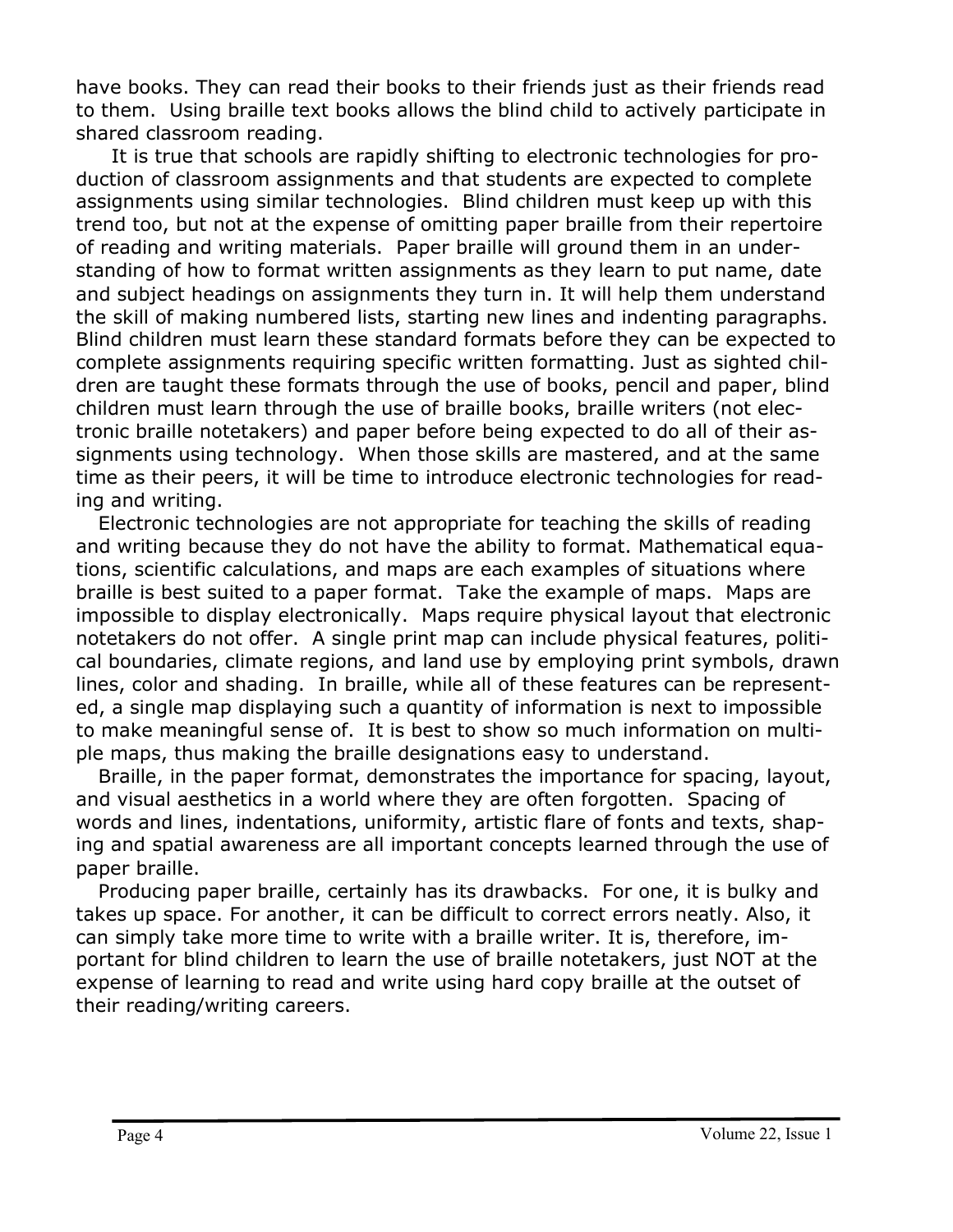# **A Different Kind of Beauty by Sylvia McNicoll By April Henry**

Reviewed by Cindy Collins

*A Different Kind of Beauty* is a teen/ young adult novel written by a Canadian author. It won the Canadian Children's Book Centre Our Choice Award in 2005, and it was nominated for two other awards. It is the second book in a trilogy, but it is not dependent on the first book Bringing Up Beauty for its story line. In Bringing Up Beauty, Elizabeth, the main character, had her heart broken over the lab puppy she raised for a guide dog program. It was very difficult to surrender that first Beauty. In this book, she's trying again (with Beauty II), and she vows she won't fall in love. She'll have fun, but she's going to try very hard not to get as close to this dog so giving her up won't be so wrenching.

 The other main character is Kyle. He is 16, and he was a very active teenager who especially enjoyed surfing the waves. He becomes blind from diabetes and he is struggling with that loss when the reader first meets him. He and Elizabeth go to the same high school, but at the beginning of the novel, they have not met.

The novel deals with adolescent concerns: unrequited love, family and friendships. It also deals with Kyle's issues with orientation and mobility and his desire to be a good cane traveler so he can be more independent. He has a huge fear of dogs from an "attack" when he was young, so he feels he'd never want a guide dog. As he goes through two major traumas, he decides a dog might be a good idea, so the readers get to hear his inner thoughts and insecurities when he finally attends dog guide school.

 Both character development and action move this novel forward. The protagonists' stories parallel one another, and each has a distinct voice that conveys both angst and perseverance.

 One reviewer wrote "a heartwarming coming-of-age story for young teens … McNicoll creates a cast of characters with depth and emotion that teens are sure to love."

 Sadly, this book is not available in braille, but it is on Kindle, so it could be read with an electronic reader.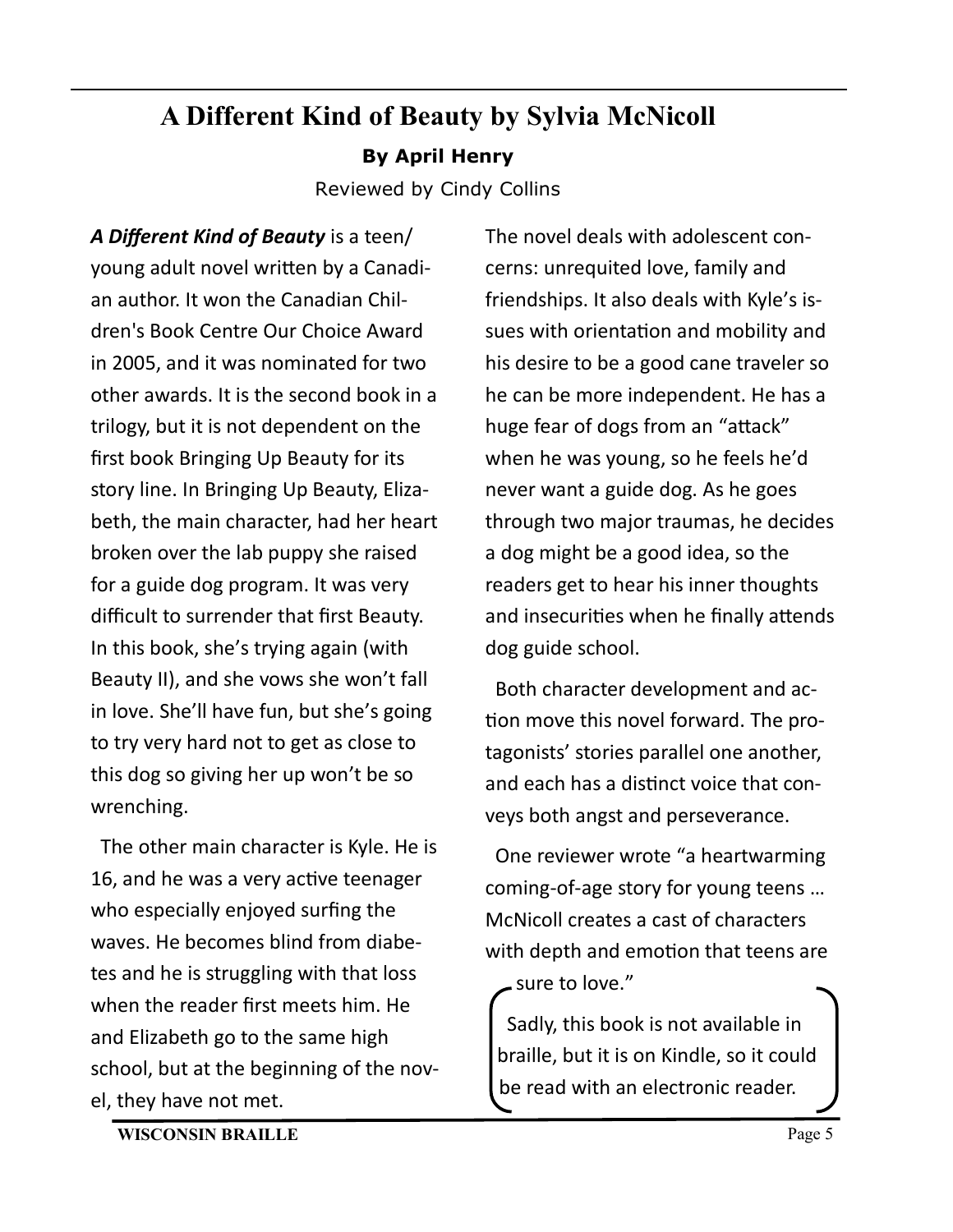# **THE BRAILLE CORNER**

Dear Ms. Perkins,

 Please explain when and how to use centered, cell-5, and cell-7 headings. I'm confused.

Dear Confused,

*Braille Formats* tells us that headings are one of the most important ways a reader obtains information about the print format of material being presented on the braille page. Headings denote hierarchy. Finding a heading level quickly is the key for the braille reader. The more it stands out, the more important that heading level is.

Print may place headings centered on a line or all the way to the right or left margin. With the exception of paragraph headings, braille has only three possible locations for a heading: centered, starting in cell 5, or starting in cell 7. For instance, there is no such thing as a braille heading starting in cell 1 even if print starts the heading at the left margin. All of these headings are preceded by a blank line. Think of blank lines before headings like a stop sign.

 Centered headings are used to introduce major sections of a text, i.e., chapters or parts. Cell-5 headings are only used for subheadings within a section introduced by a centered heading. Cell-7 headings are used for subsubheadings following a cell-5 heading.

 Follow print capitalization for all headings. Do not use italics unless they are needed for emphasized words within the heading.

 Centered headings may occupy more than one braille line. Each line of the heading must be centered and have at least three blank cells at each margin. Blank lines must precede and follow each complete heading.

 As their names imply, cell-5 headings start in cell 5, cell-7 headings in 7 with runover lines blocked. They must be preceded, but not followed, by a blank line.

 It is possible to place a heading near the bottom of a braille page if there is room for the complete heading, preceded by a blank line, and at least one line of text. If this is not the case, take the entire heading to the next page. If a running head is used, leave a blank line between it and the heading. If a running head is not used, place the heading on the first line.

Leave a blank line between a heading and a page change indicator.

 Do not leave a blank line between a heading and a top box line. More explanations and many helpful examples can be found in *Braille* 

*Formats* Section 4.

 Sincerely, *Ms Perkins*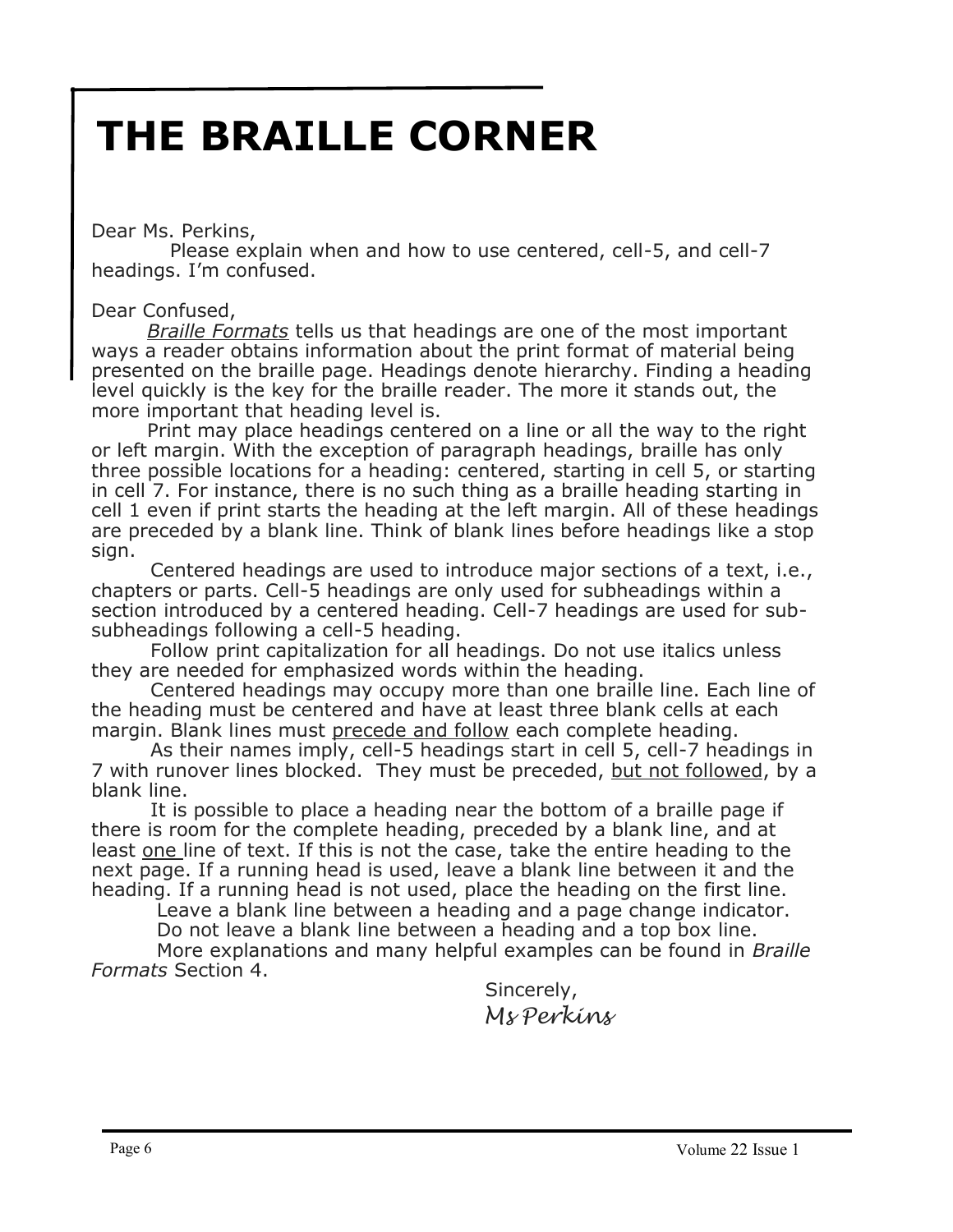# **Pre-Braille and Braille Activities**

By Leanette Dieck

Are you looking for fun family games that are inclusive to family members regardless of their vision? Are you wondering if your pre-reader might need to learn braille? Do you have a braille learner who could use some extra practice? Here is an invitation to check out Wisconsin Braille's [website](https://www.wisbrl.org/) where you can find a TVI curated list of prebraille and braille activities that your braille learner can work on at home. Some of these activities will be easy to create with materials you may already have at home and or low-cost items/games that you can purchase for family fun. These activities are divided into three groups: (1) Sensory and fine motor activities to get children touching different types of materials and to strengthen and segregate their fingers, (2) Tactile discrimination activites to get kids labeling and matching textures and patterns by touch and (3) braille activities to encourage children to discriminate and label different braille symbols in fun, meaningful ways. There are plenty of tools and resources here for parents of children with visual impairments, who may not know much about braille themselves, to become familiar with the process of learning for their child.

Sensory and fine motor activities should be offered to encourage children to use their sense of touch. Some children may be resistant to this at first but when offered gradually, when in a good mood, and in the context of play, children are more likely to be willing to join in the play. Any chances that children have to play with play dough, in a mud puddle, a sandbox, with shaving cream or in the water are opportunities for children to explore different textures and decrease possible sensory defensiveness. It is easy to start playing with a material the child is willing to touch and invite them to join you. As they have positive experiences with materials they are more familiar with, they may become more willing to touch less preferred materials. In addition, fine motor activities can help build hand strength, control and confidence in using the inforation about the environment. Continued on page 8

The purpose of Wisconsin Braille Inc., is to advance communication and coordinate the efforts of all persons concerned with the availability, quality, and distribution of brailled materials in the state of Wisconsin thereby encouraging braille literacy..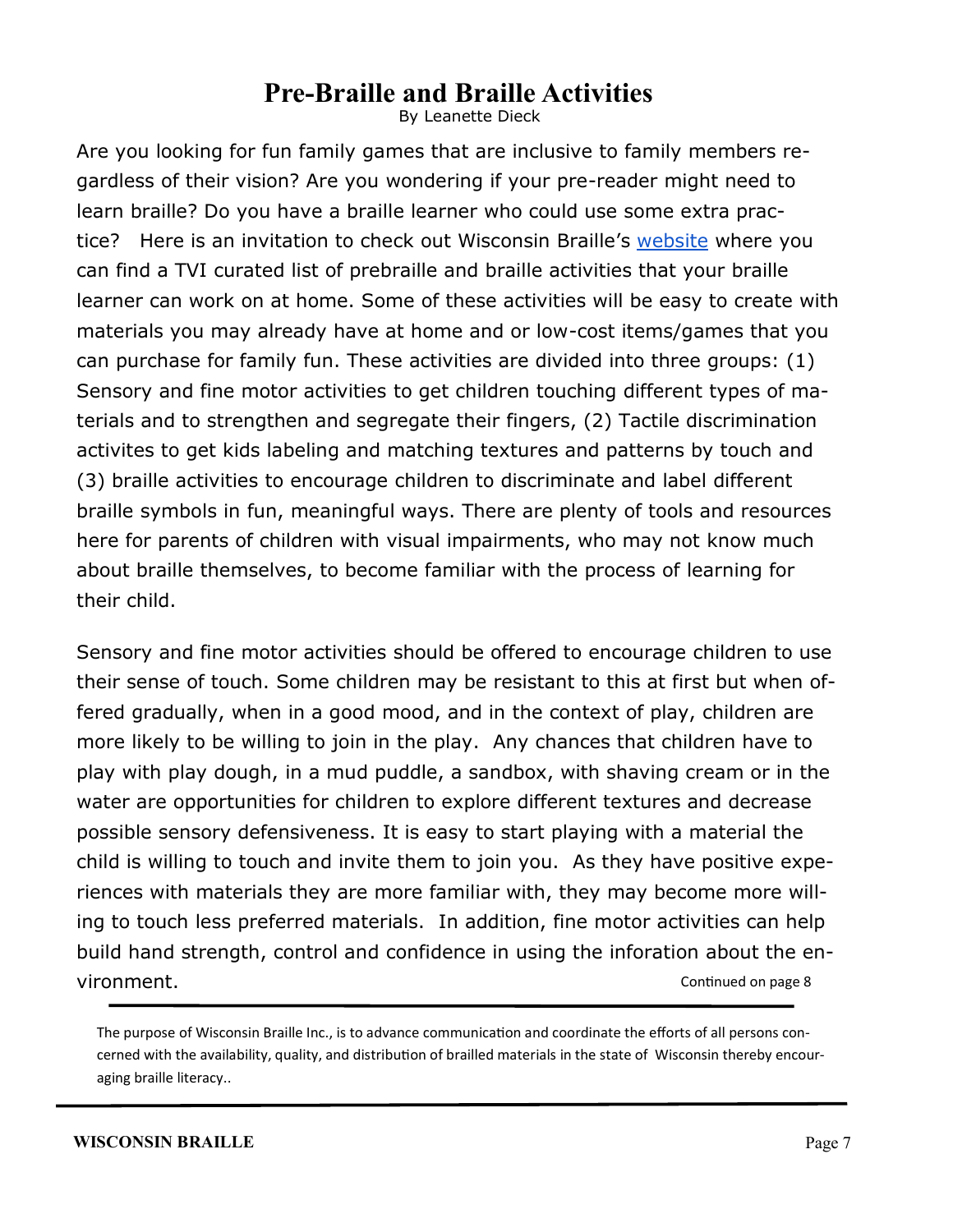In addition, fine motor activities can help build hand strength, control and confidence in using the fingers to gain information about the environment.

 Activities for tactile discrimination and concepts that involve labeling textures and materials might include things which are bumpy, squishy, soft, hard, smooth, rough etc. When introducing these textures to children it is also a good time to practice using concepts like top/bottom, left/right, up/down, front/back, first/ last. These concepts can be practiced on the body, with objects and in books. For instance, try saying something like, "Put the soft ball on/under the chair." You get the idea. Improvise. Sometimes children with visual impairments have gaps in the understanding of concepts that are often learned incidentally by children with typical vision. For great tactile discrimination skills, children need to learn to use a very light touch, so they can practice delicately touching a feather or sand to see if they can brush their fingers across them without moving the object around. Also encourage children to explore pages in a left to right, from top to bottom pattern. This is called tracking, and braille reading children need to become very familiar with this pattern of page exploration. Children can use all of these activities to match things that are the same and notice when things are different.

Braille activities can be as simple as the child determining which symbol is different in a set of the same braille symbols. Children should have plenty of experiences touching their name in braille and at first may recognize it as a whole rather than identifying the individual letters, as sighted children often do. As often as possible label toys and items in the home. Print readers are exposed to print examples everywhere they go but braille is much less prevalent in our society and everyone has to work harder to give pre-braille and emergent braille learners meaningful exposure to braille. TVIs are usually happy to help you create labels for your use at home. If you aren't familiar with the code, they can help you find the resources to learn along with your child. You can also visit **Hadley School for** [the Blind](https://hadley.edu/) to sign up for free courses to help you read braille by sight. Have conversations with your child's TVI regarding the introduction of braille contractions and recommendations for supporting your child's learning at home. Some TVIs prefer teaching with uncontracted braille initially but research supports early introduction of contracted braille so students are able to see many braille words as they typically will see them in books.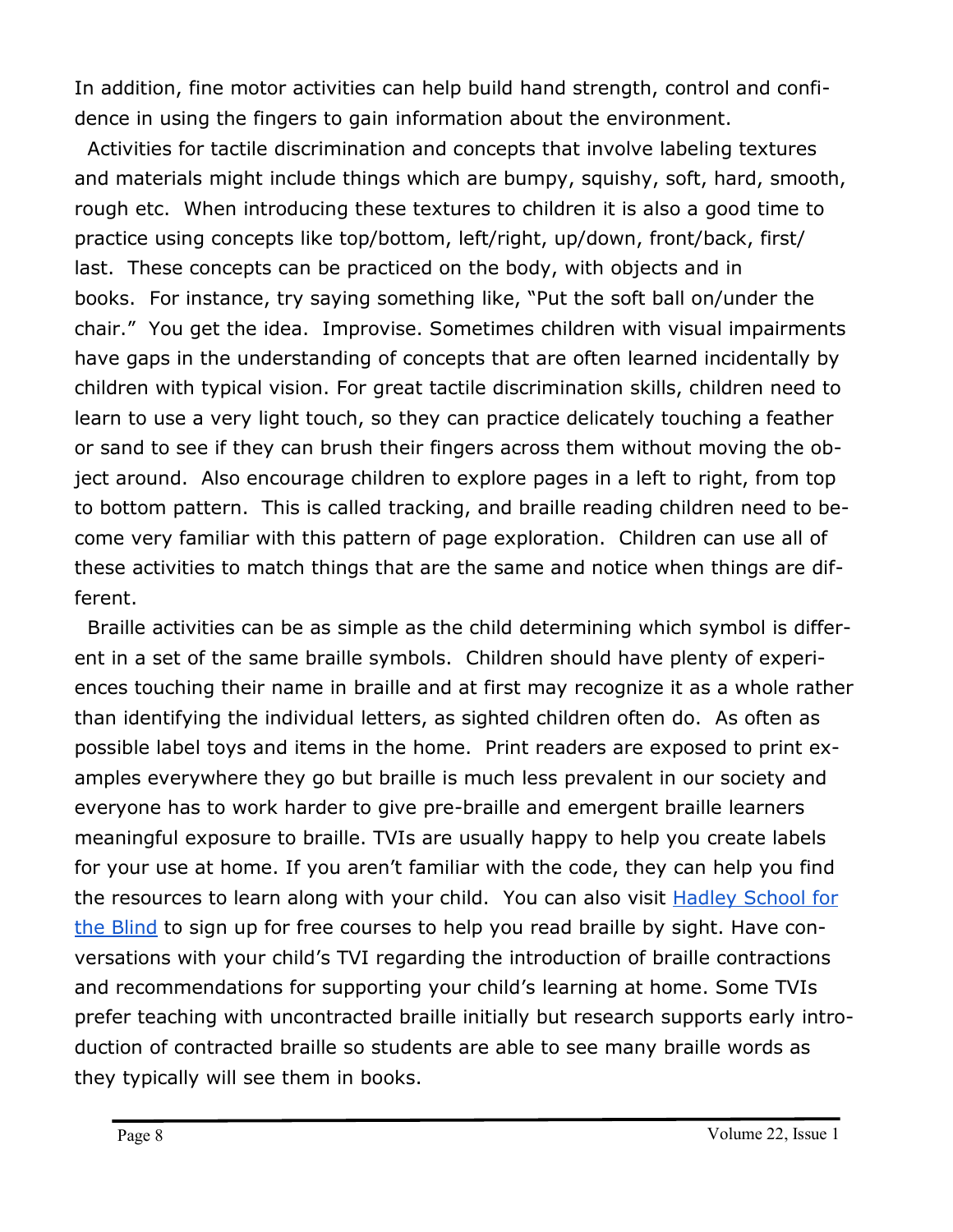## **Wisconsin Braille Board of Directors Nomination Slate 2021-2023**

**Secretary**: **Treasurer**: Cindy Collins (2021-2023) Linda Bailey (2020-2022)

## **Officers**

**President**: **Vice-President**: Sandy Adams (2020-2022) Leanette Dieck (2021-2023)

#### **Directors**

David Grulke (2021-2023) Alison McKee (2020-2022) Faith Kelly (2021-2023) Kevin Jones (2020-2022) Kurt Pamperin (2021-2023) Judith Sherry (2020-2022) Connie Risjord (2021-2023) William Dieck (2020-2022)

The election of these nominees will occur during the afternoon general Membership meeting, starting at 12:00. Nominations are still open for an additional two directors. See below for meeting details.

## **Wisconsin Braille Board Meetings Are Always Open to the Public**

Please join us for our next virtual meeting,

March 20, 2021, from 10:00-11:45 a.m.

To receive an email invitation to the meeting

Please Contact: william.dieck@gmail.com

Please join us, immediately following our board meeting for the **Wisconsin Braille Annual Membership Meeting**  At 12:00 p.m.

Guest speaker will be Patricia Herrling, President of the BLTS Board. Again, if you would like to attend, please contact our webmaster, William Dieck by email--[william.dieck@gmail.com.](mailto:email--william.dieck@gmail.com) He will send you the link to the meeting the day before the meeting.

The purpose of this newsletter is to disperse information. Wisconsin Braille Inc. does not endorse or vouch for the reliability of any of the persons, organizations, or products appearing in this publication.